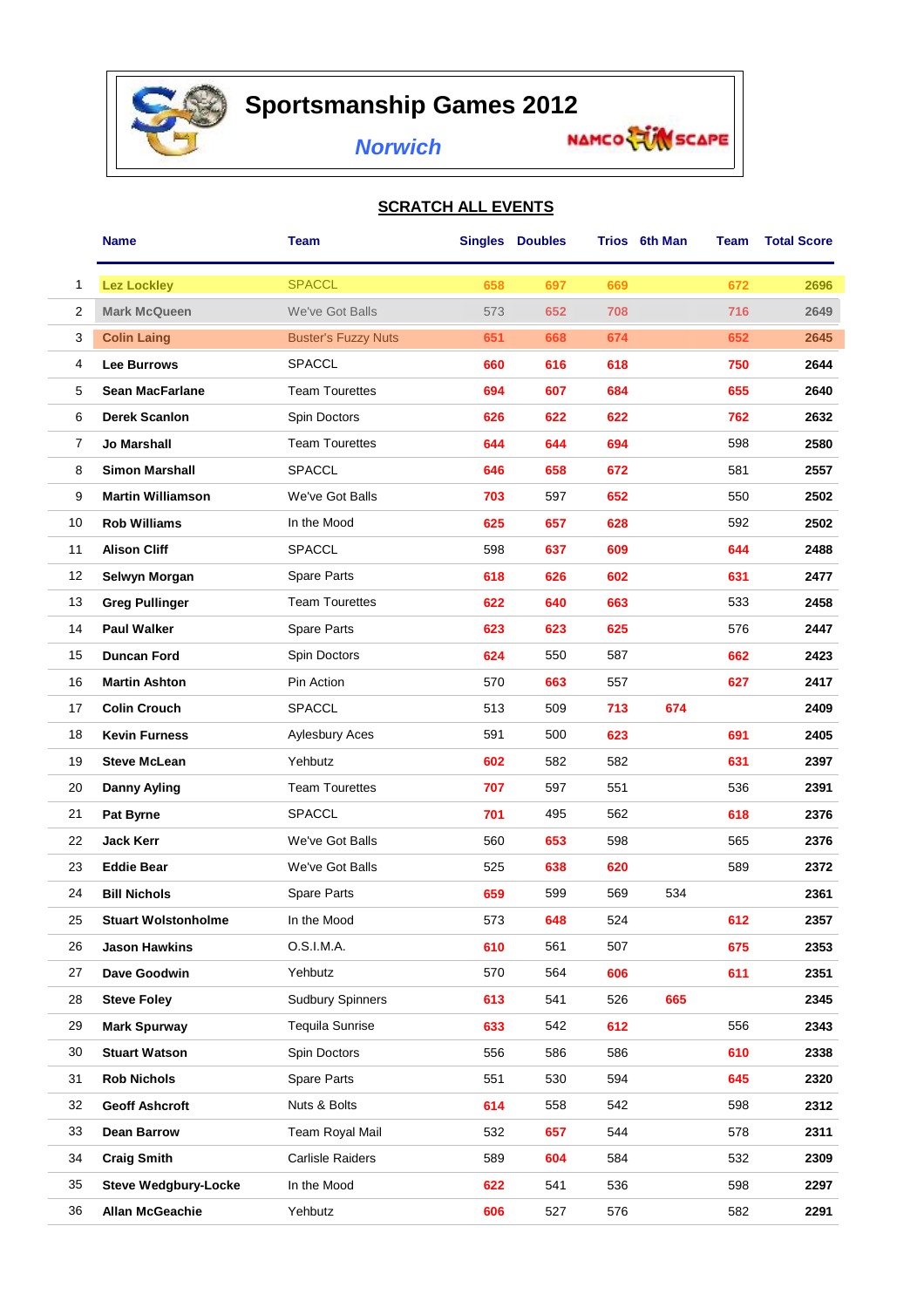|    | <b>Name</b>             | Team                       |     | <b>Singles Doubles</b> |     | Trios 6th Man | Team | <b>Total Score</b> |
|----|-------------------------|----------------------------|-----|------------------------|-----|---------------|------|--------------------|
| 37 | Josh Hazell             | <b>Buster's Fuzzy Nuts</b> | 585 | 583                    | 534 |               | 588  | 2290               |
| 38 | <b>Marc Cattell</b>     | <b>Team Tourettes</b>      | 553 | 661                    | 545 |               | 523  | 2282               |
| 39 | <b>Gary Hoyland</b>     | Spare Parts                | 532 | 552                    | 542 |               | 655  | 2281               |
| 40 | <b>Fred Miller</b>      | Pin Action                 | 611 | 551                    | 582 |               | 536  | 2280               |
| 41 | <b>Graeme Cairns</b>    | In the Mood                | 523 | 559                    | 558 |               | 627  | 2267               |
| 42 | Dave Harmon             | Pin Action                 | 638 | 573                    | 580 |               | 467  | 2258               |
| 43 | <b>Ken Iredale</b>      | <b>Bicester on Tour</b>    | 556 | 515                    | 584 |               | 593  | 2248               |
| 44 | Dan McGill              | <b>Buster's Fuzzy Nuts</b> | 504 | 559                    | 593 |               | 589  | 2245               |
| 45 | <b>Emma Manning</b>     | Pin Action                 | 539 | 592                    | 479 | 619           |      | 2229               |
| 46 | <b>Brian Davies</b>     | <b>Mixed Nuts</b>          | 576 | 524                    | 469 |               | 650  | 2219               |
| 47 | <b>Bob Wyatt</b>        | <b>Mixed Nuts</b>          | 549 | 599                    | 534 |               | 535  | 2217               |
| 48 | <b>Andy Fraser</b>      | Spin Doctors               | 591 | 563                    | 539 | 522           |      | 2215               |
| 49 | <b>Colin Sowerbutts</b> | <b>Brooklyn Heights</b>    | 576 | 539                    | 551 |               | 547  | 2213               |
| 50 | <b>Ste Jones</b>        | Friends                    | 571 | 504                    | 576 |               | 555  | 2206               |
| 51 | <b>Scot Williams</b>    | <b>Brooklyn Heights</b>    | 468 | 624                    | 571 | 540           |      | 2203               |
| 52 | lan Lindsay             | Damdifino                  | 497 | 605                    | 599 |               | 486  | 2187               |
| 53 | <b>Sean Davies</b>      | <b>Buster's Fuzzy Nuts</b> | 502 | 585                    | 603 |               | 468  | 2158               |
| 54 | <b>Terry Freeman</b>    | Bicester on Tour           | 492 | 551                    | 542 | 562           |      | 2147               |
| 55 | <b>Brian Marks</b>      | O.S.I.M.A.                 | 533 | 594                    | 527 |               | 481  | 2135               |
| 56 | <b>Geoff Rens</b>       | Pin Action                 | 569 | 597                    | 470 |               | 487  | 2123               |
| 57 | <b>Vince Bebbington</b> | Pick n Mix                 | 509 | 455                    | 538 | 617           |      | 2119               |
| 58 | <b>Heather Williams</b> | In the Mood                | 495 | 489                    | 517 | 612           |      | 2113               |
| 59 | <b>Colin Marshall</b>   | Team Royal Mail            | 559 | 502                    | 528 |               | 523  | 2112               |
| 60 | Dale Longyear           | Team Royal Mail            | 558 | 538                    | 521 |               | 483  | 2100               |
| 61 | <b>Ryan Hart</b>        | Oatcakes & Haggis          | 510 | 571                    | 547 |               | 472  | 2100               |
| 62 | <b>Graham Burnett</b>   | Team Royal Mail            | 499 | 578                    | 523 | 499           |      | 2099               |
| 63 | Denise Jackson          | <b>Tequila Sunrise</b>     | 520 | 497                    | 505 |               | 570  | 2092               |
| 64 | <b>Tony Gale</b>        | <b>Tequila Sunrise</b>     | 528 | 515                    | 489 |               | 558  | 2090               |
| 65 | <b>Mark Short</b>       | Spare Parts                | 506 | 523                    | 505 |               | 553  | 2087               |
| 66 | <b>Martin Longyear</b>  | <b>Team Royal Mail</b>     | 546 | 566                    | 464 |               | 501  | 2077               |
| 67 | <b>Hazel Morrison</b>   | We've Got Balls            | 519 | 572                    | 450 |               | 536  | 2077               |
| 68 | <b>Alan Calder</b>      | <b>Team Royal Mail</b>     | 455 | 505                    | 553 |               | 563  | 2076               |
| 69 | <b>Derek Hall</b>       | <b>Aylesbury Aces</b>      | 535 | 561                    | 487 | 483           |      | 2066               |
| 70 | <b>Kaz Byrne</b>        | <b>Team Tourettes</b>      | 508 | 472                    | 513 | 573           |      | 2066               |
| 71 | <b>Justin Aldridge</b>  | Bicester on Tour           | 526 | 601                    | 455 |               | 465  | 2047               |
| 72 | <b>Alan Smith</b>       | Yehbutz                    | 548 | 515                    | 485 |               | 497  | 2045               |
| 73 | <b>Phil Gore</b>        | <b>Mixed Nuts</b>          | 487 | 529                    | 475 |               | 531  | 2022               |
| 74 | Jason Wheway            | <b>Brooklyn Heights</b>    | 497 | 496                    | 502 |               | 521  | 2016               |
| 75 | Doug Eastall            | Damdifino                  | 497 | 540                    | 493 |               | 476  | 2006               |
| 76 | <b>Gary Ford</b>        | <b>Carlisle Raiders</b>    | 530 | 589                    | 452 | 434           |      | 2005               |
| 77 | Jill Owen               | Nuts & Bolts               | 559 | 511                    | 457 |               | 463  | 1990               |
| 78 | <b>Harry Sustins</b>    | Friends                    | 418 | 567                    | 526 |               | 475  | 1986               |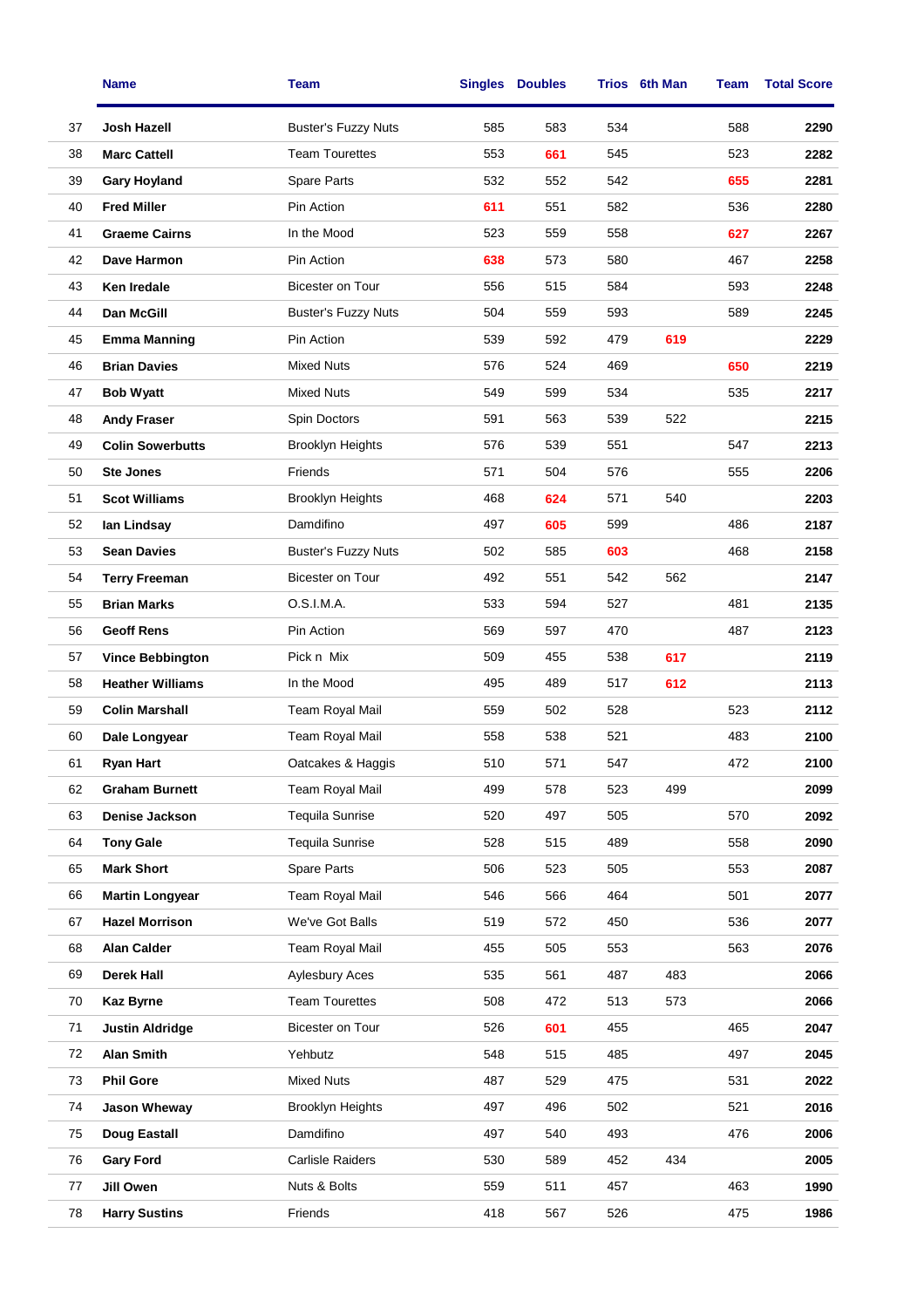|     | <b>Name</b>                | Team                       |     | <b>Singles Doubles</b> |     | Trios 6th Man | Team | <b>Total Score</b> |
|-----|----------------------------|----------------------------|-----|------------------------|-----|---------------|------|--------------------|
| 79  | lan Hitchinson             | Nuts & Bolts               | 502 | 477                    | 476 |               | 521  | 1976               |
| 80  | <b>Laura McEwan</b>        | We've Got Balls            | 534 | 504                    | 463 | 474           |      | 1975               |
| 81  | <b>Jill Wheway</b>         | <b>Brooklyn Heights</b>    | 495 | 542                    | 487 |               | 449  | 1973               |
| 82  | <b>Katie Haime</b>         | Tequila Sunrise            | 531 | 515                    | 392 |               | 528  | 1966               |
| 83  | Dave O'Brien               | Friends                    | 442 | 502                    | 495 |               | 519  | 1958               |
| 84  | <b>Alan Farrell</b>        | <b>Mixed Nuts</b>          | 495 | 512                    | 483 |               | 466  | 1956               |
| 85  | <b>Pat Crocker</b>         | Pick n Mix                 | 488 | 523                    | 456 |               | 489  | 1956               |
| 86  | <b>Christine Gauton</b>    | Nuts & Bolts               | 486 | 503                    | 460 |               | 506  | 1955               |
| 87  | <b>Tom Lutter</b>          | O.S.I.M.A.                 | 503 | 481                    | 456 |               | 506  | 1946               |
| 88  | <b>Imants Stakle</b>       | <b>Carlisle Raiders</b>    | 473 | 477                    | 487 |               | 507  | 1944               |
| 89  | John Cooper                | Nuts & Bolts               | 474 | 509                    | 461 |               | 499  | 1943               |
| 90  | <b>Roy Webb</b>            | Pick n Mix                 | 516 | 474                    | 492 |               | 458  | 1940               |
| 91  | <b>Sarah McCabe</b>        | O.S.I.M.A.                 | 467 | 486                    | 483 | 502           |      | 1938               |
| 92  | <b>Fred Willsmer</b>       | Team Wantz                 | 447 | 509                    | 482 |               | 496  | 1934               |
| 93  | <b>Alan Furness</b>        | <b>Aylesbury Aces</b>      | 492 | 459                    | 500 |               | 482  | 1933               |
| 94  | <b>Bill Riley</b>          | <b>Carlisle Raiders</b>    | 591 | 498                    | 390 |               | 446  | 1925               |
| 95  | <b>Robert Martin-Smith</b> | Damdifino                  | 472 | 493                    | 467 | 487           |      | 1919               |
| 96  | <b>Mike Hastings</b>       | Team Wantz                 | 461 | 464                    | 526 |               | 456  | 1907               |
| 97  | <b>Linda Spurway</b>       | <b>Tequila Sunrise</b>     | 473 | 510                    | 459 | 458           |      | 1900               |
| 98  | <b>Trish McGeachie</b>     | Yehbutz                    | 469 | 412                    | 522 | 495           |      | 1898               |
| 99  | <b>Chris Howland</b>       | <b>Team Wantz</b>          | 471 | 534                    | 453 |               | 432  | 1890               |
| 100 | Natalie Joyce              | <b>Brooklyn Heights</b>    | 512 | 488                    | 438 |               | 441  | 1879               |
| 101 | <b>Alison Williamson</b>   | Oatcakes & Haggis          | 433 | 527                    | 460 |               | 452  | 1872               |
| 102 | <b>Elaine Hitchinson</b>   | Nuts & Bolts               | 535 | 445                    | 431 | 458           |      | 1869               |
| 103 | <b>Steve Crossland</b>     | Carlisle Raiders           | 439 | 468                    | 463 |               | 480  | 1850               |
| 104 | Jim Jacobs                 | Team Wantz                 | 401 | 499                    | 469 | 481           |      | 1850               |
| 105 | <b>Allan Green</b>         | Damdifino                  | 477 | 477                    | 430 |               | 463  | 1847               |
| 106 | <b>George Hawkins</b>      | <b>Aylesbury Aces</b>      | 486 | 456                    | 385 |               | 518  | 1845               |
| 107 | <b>John Parsons</b>        | <b>Aylesbury Aces</b>      | 472 | 470                    | 440 |               | 463  | 1845               |
| 108 | <b>Karen Chorlton</b>      | Pin Action                 | 443 | 492                    | 419 |               | 490  | 1844               |
| 109 | Lyn O'Brien                | Friends                    | 499 | 417                    | 446 |               | 480  | 1842               |
| 110 | <b>Allan Hasted</b>        | Bicester on Tour           | 470 | 509                    | 412 |               | 446  | 1837               |
| 111 | <b>Gill Strudwick</b>      | <b>Sudbury Spinners</b>    | 500 | 456                    | 445 |               | 407  | 1808               |
| 112 | <b>Brian Standing</b>      | Yehbutz                    | 496 | 441                    | 460 |               | 396  | 1793               |
| 113 | <b>Suzanne McLean</b>      | <b>Brooklyn Heights</b>    | 449 | 433                    | 525 |               | 382  | 1789               |
| 114 | <b>Simon Whitehouse</b>    | <b>Buster's Fuzzy Nuts</b> | 432 | 461                    | 455 |               | 441  | 1789               |
| 115 | <b>Margaret Wyatt</b>      | <b>Mixed Nuts</b>          | 445 | 476                    | 372 |               | 485  | 1778               |
| 116 | <b>Mary Hawkins</b>        | O.S.I.M.A.                 | 461 | 416                    | 422 |               | 476  | 1775               |
| 117 | Dave Hawkes                | Oatcakes & Haggis          | 414 | 472                    | 433 |               | 451  | 1770               |
| 118 | <b>Charles Murray</b>      | In the Mood                | 452 | 432                    | 409 |               | 472  | 1765               |
| 119 | <b>Wilma Sustins</b>       | Friends                    | 434 | 491                    | 407 |               | 427  | 1759               |
| 120 | Di Freeman                 | Bicester on Tour           | 398 | 395                    | 468 |               | 490  | 1751               |